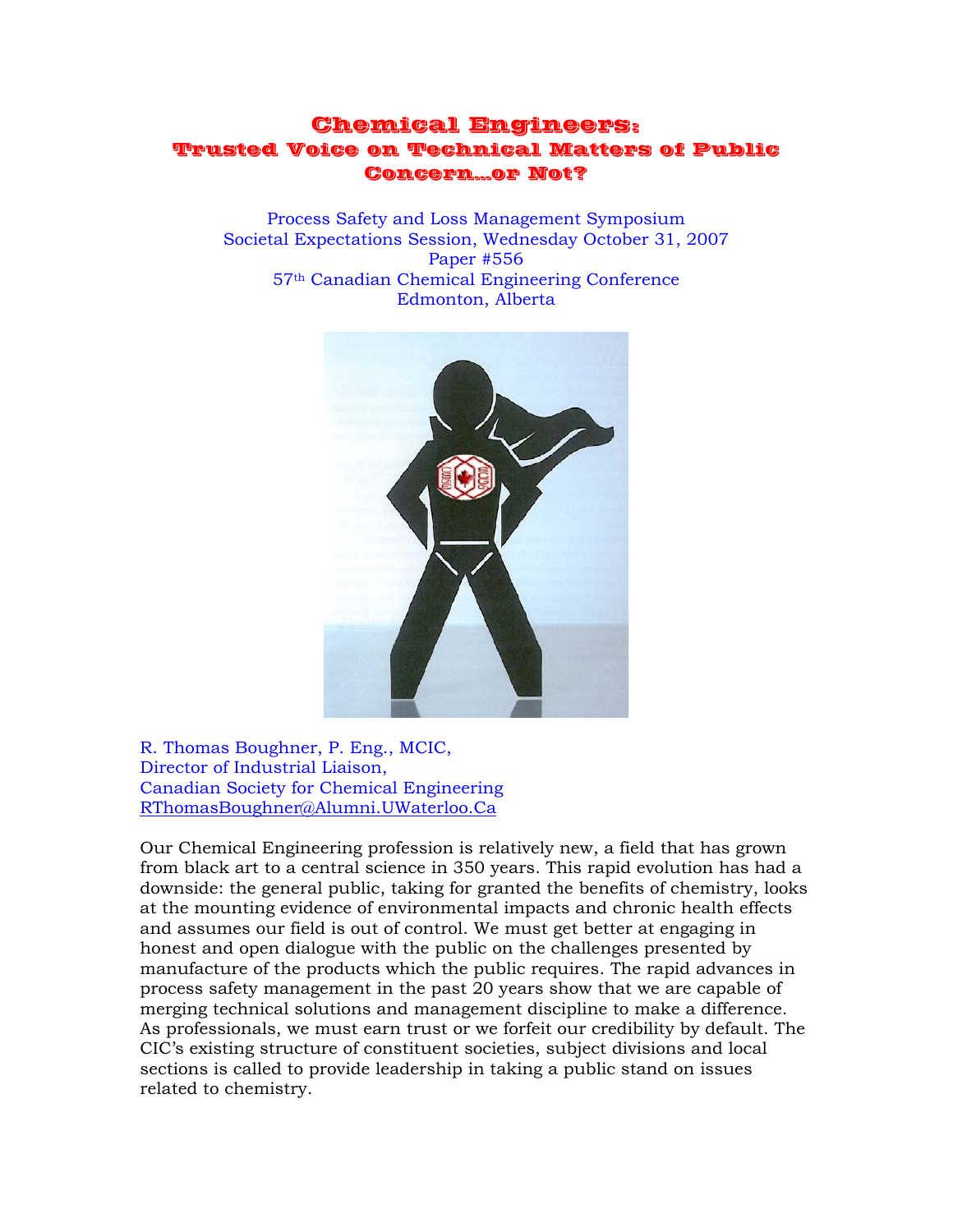#### Introduction:

Over the past forty-plus years of my career, I've often mused about the fact that as engineers, we don't get to have a title prefixing our names as medical doctors do. We don't get elected in droves to public office at the municipal, provincial and federal levels as lawyers do. Even among our fellow engineering professionals, as chemical engineers, we are in a 10% minority. Our expertise is based on what is to most people a relatively abstract and bewildering science, abounding in infinite variability. That causes even other engineers to think of us as not really engineers!

#### History of Our Profession:

Although other professions date back several millennia, chemical engineering is very new, by comparison. The evolution of chemistry, as a modern science, from the black art of alchemy, took about 200 years, beginning about the middle of the 17th century. It was championed by a diverse and visionary group of individuals: Joseph Priestly, Henry Cavendish, Humphry Davy and John Dalton of England, Karl Wilhelm Scheele and Jons Jakob Berzelius of Sweden, Antoine-Laurent Lavoisier and Jacques Charles of France, Robert Boyle of Ireland, Benjamin Thompson of the United States, Friedrich Wöhler, Robert Bunsen and Eduard Buchner of Germany, Lorenzo Avogadro of Italy and Dmitri Mendeleev of Russia. Their developmental work formed the foundation of the science of chemistry.

The first generation of chemical process industries was small-scale batch production of fine and specialty chemicals. This did not require the special capabilities now associated with chemical engineering. In the early to mid 19th century, Germany was the leading chemical producing nation world-wide and the level of technology necessary came from the collaborative efforts of chemists and mechanical engineers as chemical manufacturing moved from laboratoryscale chemistry to batch production. Those "plants" were very small-scale by today's standards. Germany, in spite of having been early into chemical production, was a latecomer among industrialized nations in developing a chemical engineering profession, for that very reason.

In the late 19<sup>th</sup> and early  $20<sup>th</sup>$  centuries, society's needs and quality of life expectations grew. This created demand for the same heavy industrial commodity chemicals: sulphuric acid, sodium hydroxide and chlorine, that are still in demand today. The contact process for the former and the electrolysis of sodium chloride brine for the latter two moved into the realm of technological demands that not even chemists and mechanical engineers in collaboration could handle.

Chemical engineers, with our unique disciplinary approaches of unit operations and reaction engineering filled the void. The trend to higher production capacities made continuous process capability an advantage, if not essential. These new plants required large-scale continuous reactors and continuous mass transfer devices never before in existence. Large-scale and continuous is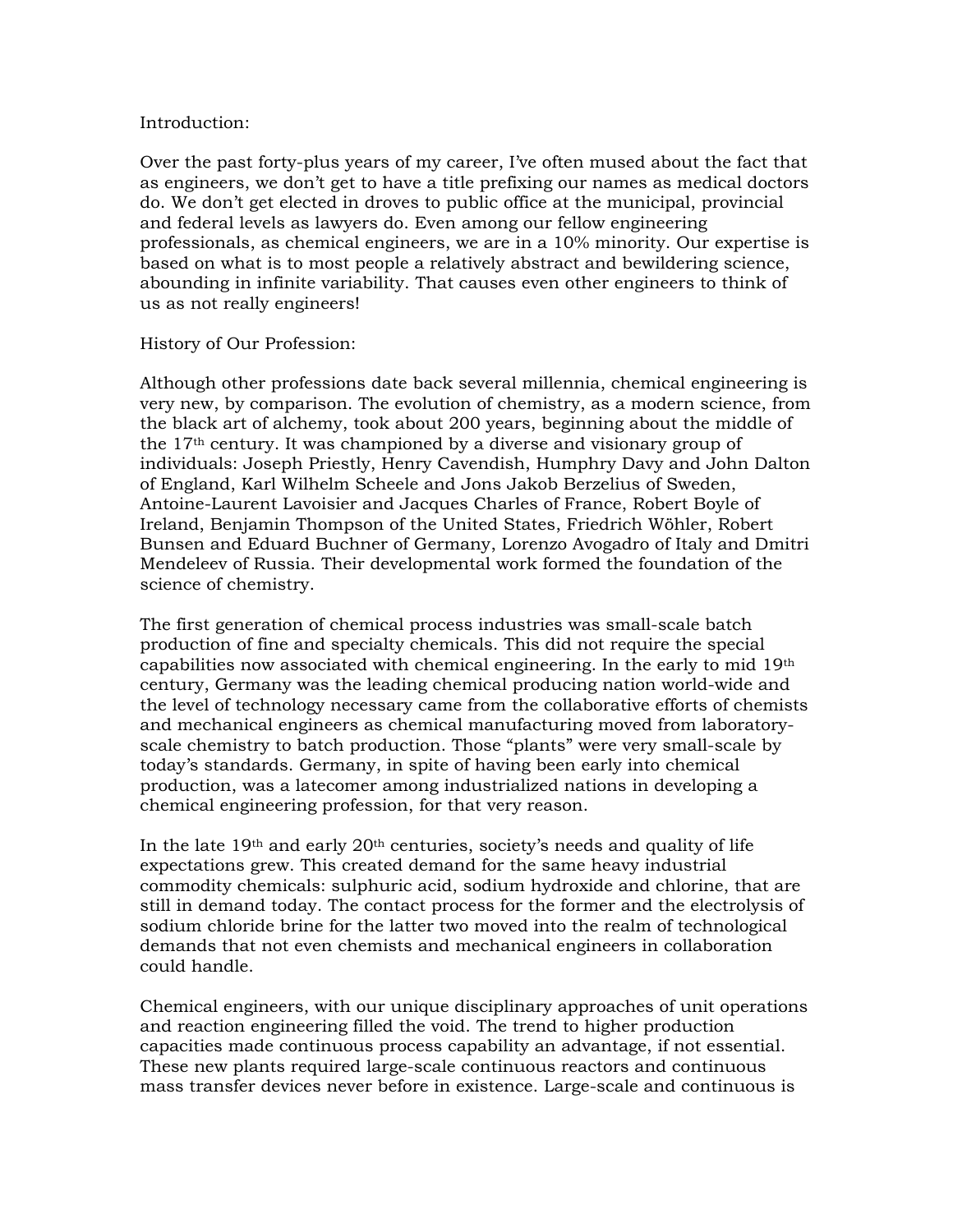where our chemical engineering profession really comes into prominence, eclipsing the pure chemists.

George Davis emerged from the British alkali industry with a unique way of looking at processing operations, emphasizing the underlying unity among seemingly different operations. He presented a series of twelve lectures on these unit operations in 1887 at what is now the University of Manchester. In 1901, he published this lecture series as his "Handbook of Chemical Engineering". In 1915, the American, Arthur D. Little, made a pitch to the President of Massachussetts Institute of Technology to emphasize this unit operations approach as the foundation of North America's first chemical engineering program.

Early in the 20th century, as petroleum products were required to fuel and lubricate the booming automobile era, chemical engineers came to the forefront to satisfy the requirements of the refining industry. To accommodate this accelerating demand, after MIT, university programs in chemical engineering were established early at Toronto, McGill and UBC, as well as at Pennsylvania and Tulane. Today, 20 post-secondary institutions in Canada offer bachelors' and advanced level degrees in Chemical Engineering.

A later further evolutionary step in our profession was provided when Octave Levenspiel converged simple design methods, graphical procedures, and understanding of the fundamental capability characteristics of the major reactor types in a way that matched unit operations in its applicability. His launching of chemical reaction engineering made it the basic unified approach that now underlies the successful design and operation of large-scale batch and continuous chemical reactors.

Where We Find Ourselves Now:

Now let's fast-forward across most of the  $20<sup>th</sup>$  century. Not because it wasn't important; quite to the contrary. The vast majority of the public, probably taking for granted the quality of life that chemistry has contributed, look at the mounting evidence of environmental impacts and chronic health effects and assume that we chemical professionals "drove it like we stole it" for 100 years! And, in general, we as a chemistry community, have been very ineffective in doing anything at all to correct the reputation we've developed.

#### How We Catch Up:

I had a personally educational experience nearly 25 years ago, a year before Bhopal, when I was production manager of a chemical pulp mill located in the downtown heart of a small town in northwestern Ontario. The rupture of one of our vaporizers and the resultant release of chlorine gas triggered a knee-jerk evacuation of 1,500 nearby residents. Our company knew we had to depart from the standard approach of having our communications officer speak to the press and public.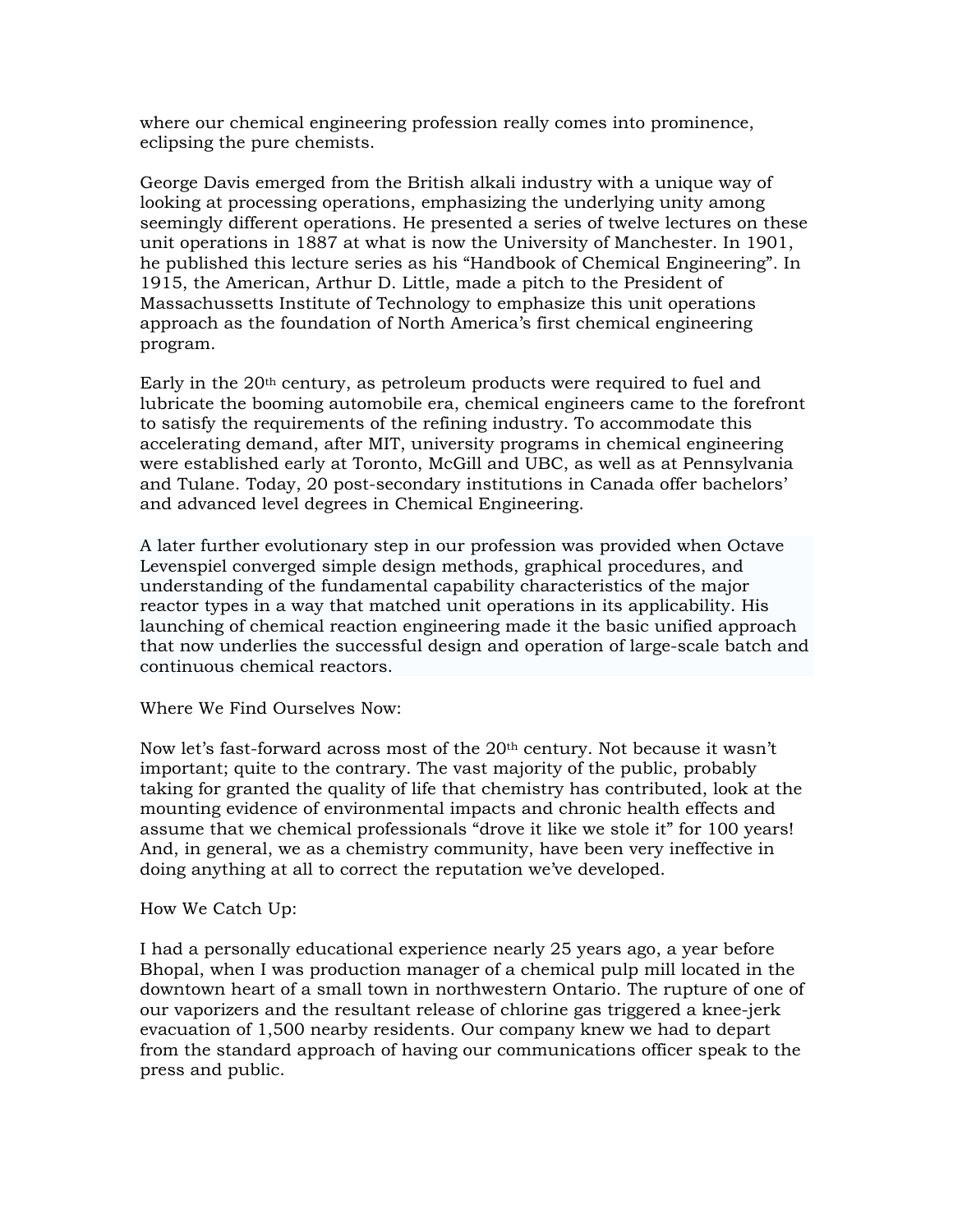Being designated spokesman at a public meeting, I was overwhelmed by the feeling of being able to share my technical understanding to inform the public. It had nothing to do with being the centre of attention. It had everything to do with sharing my knowledge on a user-friendly basis with the intention of informing, not impressing. It connected back to a lesson learned from my Dad twenty years earlier and which carries ahead into exactly what I am talking about here and now. His advice was to use my God-given ability to get an education and then share what I knew with people less fortunate. Otherwise my education would have been a waste of time and effort. You never forget a message like that!

Our profession made a landmark commitment, just prior to the turn of the century, in 1997. It happened in London, England, at the  $75<sup>th</sup>$  anniversary conference of the Institution of Chemical Engineers. A meeting of 18 heads of the profession from around the world, including our Canadian Society for Chemical Engineering, gave rise to the London Communiqué. It said "'we, the representatives of 18 societies representing chemical engineers worldwide and acting here in our personal capacities, subscribe to the following statement: the key challenge for our profession in the twenty-first century is: 'to use our skills to improve the quality of life: foster employment, advance economic and social development, and protect the environment. This challenge encompasses the essence of sustainable development. We will work to make the world a better place for future generations'."

The Communiqué listed seven areas in which chemical engineers will specifically respond. That list included "engage in honest and open dialogue with the public on the challenges presented by manufacture of the products which the public requires." The Chemical Institute of Canada's vision is that chemistry is central to the well-being of society. It must be recognized as benefiting every facet of life.

Sustainable improvement will only be achieved through public education on the importance and positive aspects of chemistry in everyday life. Knowledge and understanding are keys to avoiding harm and benefiting from the appropriate use of all chemicals. As chemical professionals, we are called to advance the principles and practices of the chemical sciences and engineering for the betterment of society, relative to the environment; health and safety and economy and energy.

In August 2003, the CIC issued a policy statement on "Taking a Public Stand on Issues Related to Chemistry". This has been succinctly expressed by CIC Executive Director Roland Andersson in the May 2003 issue of ACCN. It is stated clearly on the Chemical Institute of Canada web site under "Vision and Values". Now we must crisply focus on the need to identify the issues to be considered. Building from that, the CIC has since issued a direction statement entitled "Towards 2015". This is the subject of CIC President Cathy Cardy's article in the February 2007 issue of ACCN. The whole point is that CIC members are the experts and so the CIC and its members must become the reliable and accurate source of information on science matters and issues.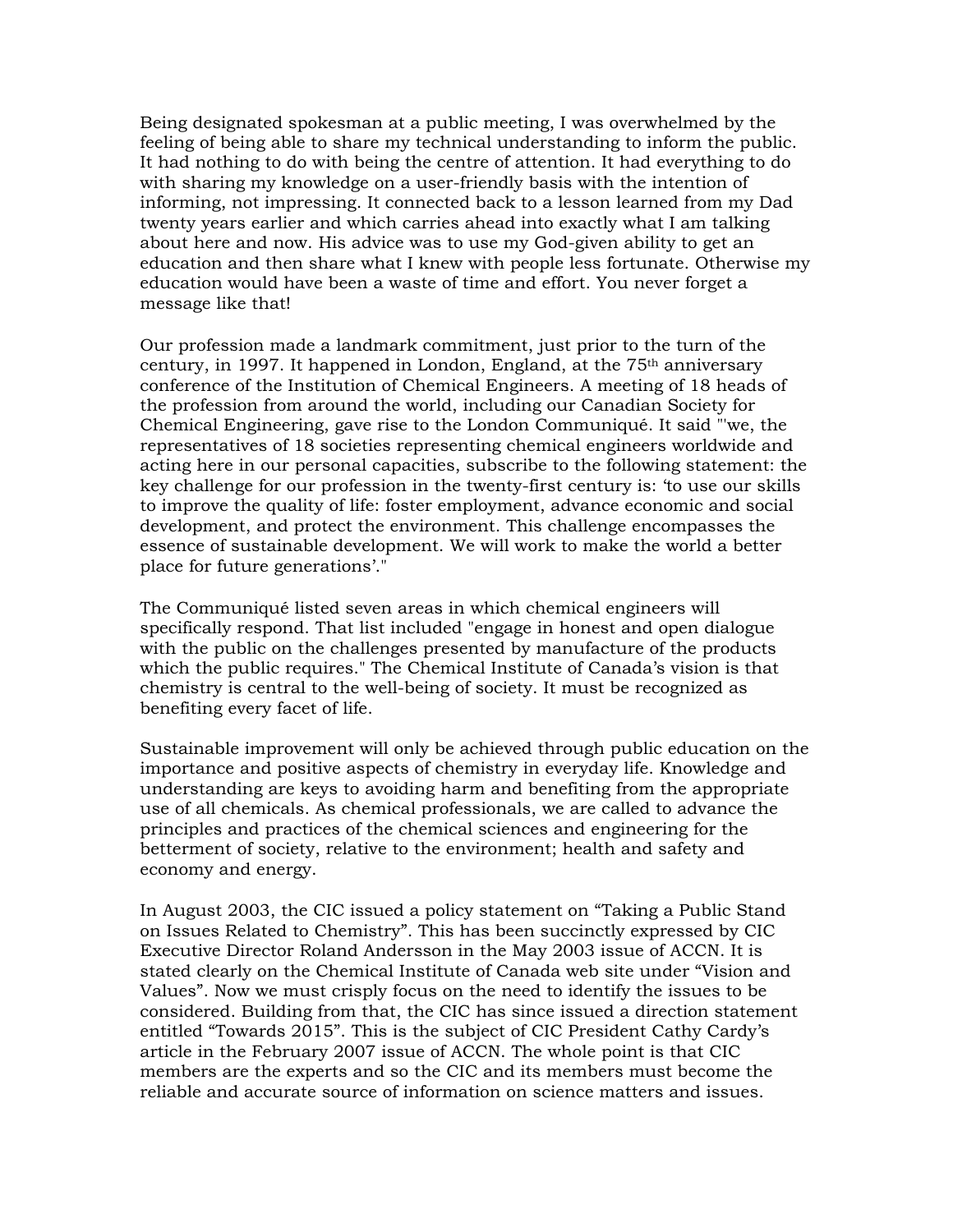We, as scientists, must be trusted or lose credibility. Trust, as discussed by Stephen Covey, comes from the convergence of two core virtues: integrity and competence. Integrity means we have to be honest and competence means we have to know what we are doing, and be seen to know. To that I would add, in dealing with a field as misunderstood and intimidating as chemistry, both require the ultimate in transparency and the ability to communicate in ways that can be understood by our non-expert audience.

## Call for Action:

Let's not ever think that is a "flavour of the year" with a priority that will fade. Consider this: in December 1965, after more than three years of intense renewal activity, the Second Vatican Council of the Roman Catholic Church came to a close. Among the core theme messages transmitted was the one entitled "To Men of Thought and Science", delivered by Cardinal Paul-Emile Leger, Archbishop of Montreal. The message, said, in part: "What other basic principle is there for men of science except to be sure your thought processes are reasoned and correct…and while possessing the truth, search…to renew it, deepen it and transmit it to others." Considering that's from over 40 years ago and originally written in Latin, it's astoundingly relevant! Our scientific community has been under scrutiny for a long time. People are waiting!

Now it's time to do something about it! Before we start to disseminate information, we need collect information on what issues are most critical to the public. I have my own personal top five priorities and just to get the thought process kick-started, here they are.

## Making Chemical Process Plants Safer for Employees and the General Public



I am starting with Process Safety Management because that Division is hosting this presentation and because developments in that particular discipline form the template for other channels of endeavour. For the broader audience not so familiar, Process Safety Management is application of management principles and systems to the control of process hazards to prevent process-related loss. It has evolved from developing purely technical

solutions to applying crisply focused management. In many countries, chemical engineering societies provide the organizational leadership to advance PSM. The third edition of CSChE 's "Process Safety Management" guide, published in 2002, is really a guide to applying chemical engineering discipline and methodology to increasing the performance efficiency of a process operation, in all its aspects.

We all gain when we make our operations and our communities safer for everyone. The gains we have made here in Process Safety Management in the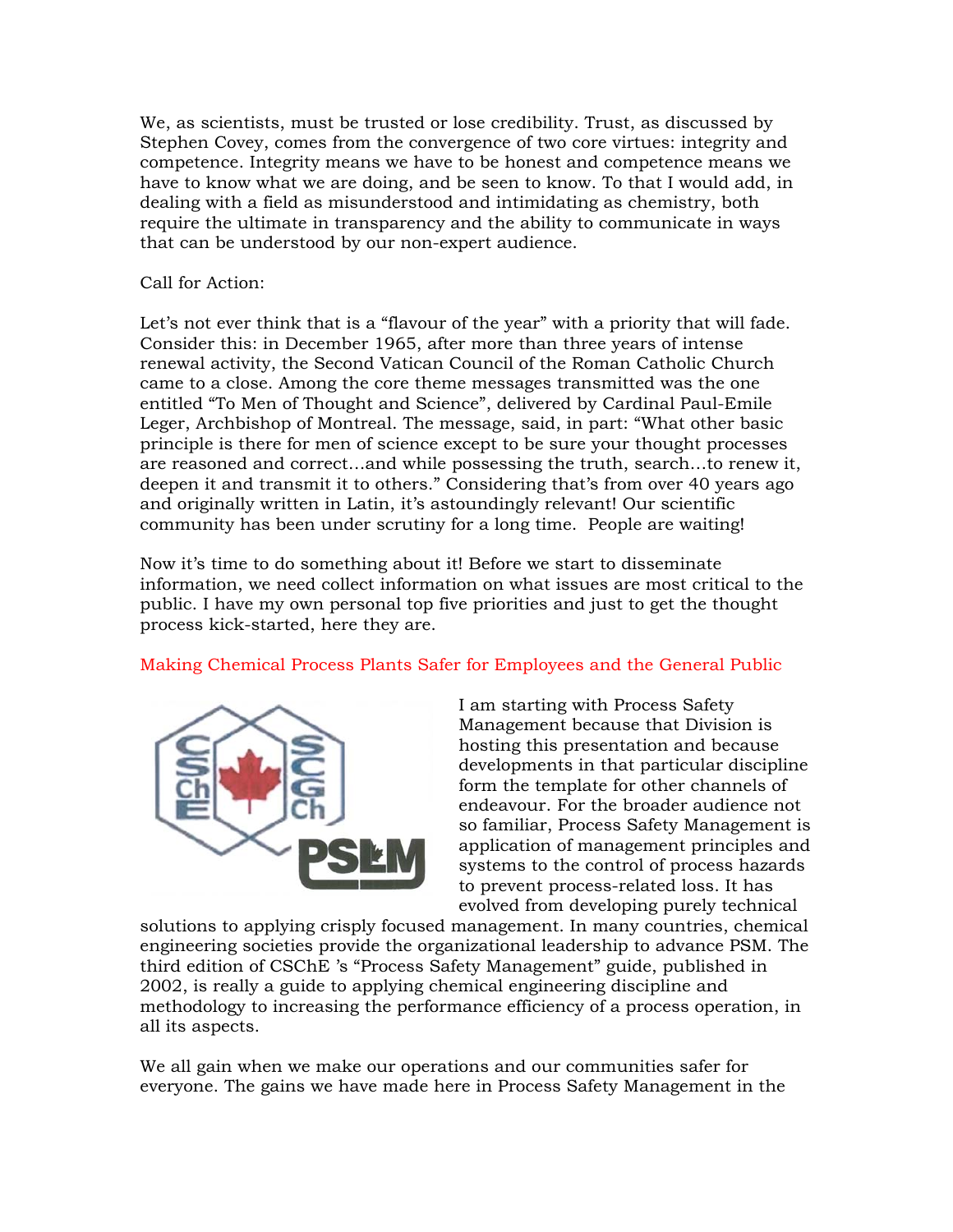past two decades, since the Bhopal incident, lay the foundation for enhancing the credibility of our voices in other areas of significant public concern.

# 1995-2004 Mean Temperatures versus<br>1940-1980 No  $-1.5$  $-0.5$  $\overline{0}$  $0.5$  $1.5$  $-1$ Temperature Anomaly (°C)

## Global Climate Change

This topic becomes extremely timely in the aftermath of former US Vice-President Al Gore's Nobel Prize. Climate change refers to the long-term variation in the Earth's global climate or in regional climates over time. In recent usage, especially in the context of environmental policy, the term "climate change" often refers only to changes in modern climate, including global warming, the rise in average surface temperature of the earth.

In is now known that the net trapping of radiant energy by greenhouse gases is the primary cause of global warming. Greenhouse gases are also important in understanding Earth's climate history. According to these studies, the greenhouse effect, which is the warming produced as greenhouse gases trap heat, plays a key role in regulating Earth's temperature. The greenhouse gases subject to the Kyoto Protocol include:

| carbon dioxide                                         |                           |          |                       |
|--------------------------------------------------------|---------------------------|----------|-----------------------|
| methane                                                |                           |          | $\rm (CH_4)$          |
| nitrous oxide                                          |                           |          | $(N_2O)$              |
| several groups of fluorinated gases                    |                           |          |                       |
| $\Omega$                                               | trichlorofluoromethane    | $CFC-11$ | $(CCl_3F)$            |
|                                                        | dichlorodifluoromethane   | $CFC-12$ | $(CCl_2F_2)$          |
| $\Omega$                                               | monochlorodifluoromethane | HCFC-22  | (CHCIF <sub>2</sub> ) |
| $\cap$                                                 | tetrafluoromethane        |          | (CF <sub>4</sub> )    |
| $1, 1, 2$ -trichloro-1,2,2-trifluoroethane<br>$\Omega$ |                           |          | $(C_2C1_3F_3)$        |
| carbon tetrachloride                                   |                           |          |                       |
| sulphur hexafluoride                                   |                           |          | $\rm (SF_6)$          |

Ozone depletion describes two distinct but related observations: a slow, steady decline of about 3 percent per decade in the total amount of ozone in Earth's stratosphere since around 1980; and a much larger, but seasonal, decrease in stratospheric ozone over Earth's polar regions during the same period. Both ozone depletion mechanisms strengthened as emissions of CFCs and halons increased. Chlorinated fluorocarbons, halons and other contributory substances are commonly referred to as ozone-depleting substances.

There is an abundance of information and disinformation in public circulation. This critical area is one in which our technical expertise can make a major contribution, when channelled constructively.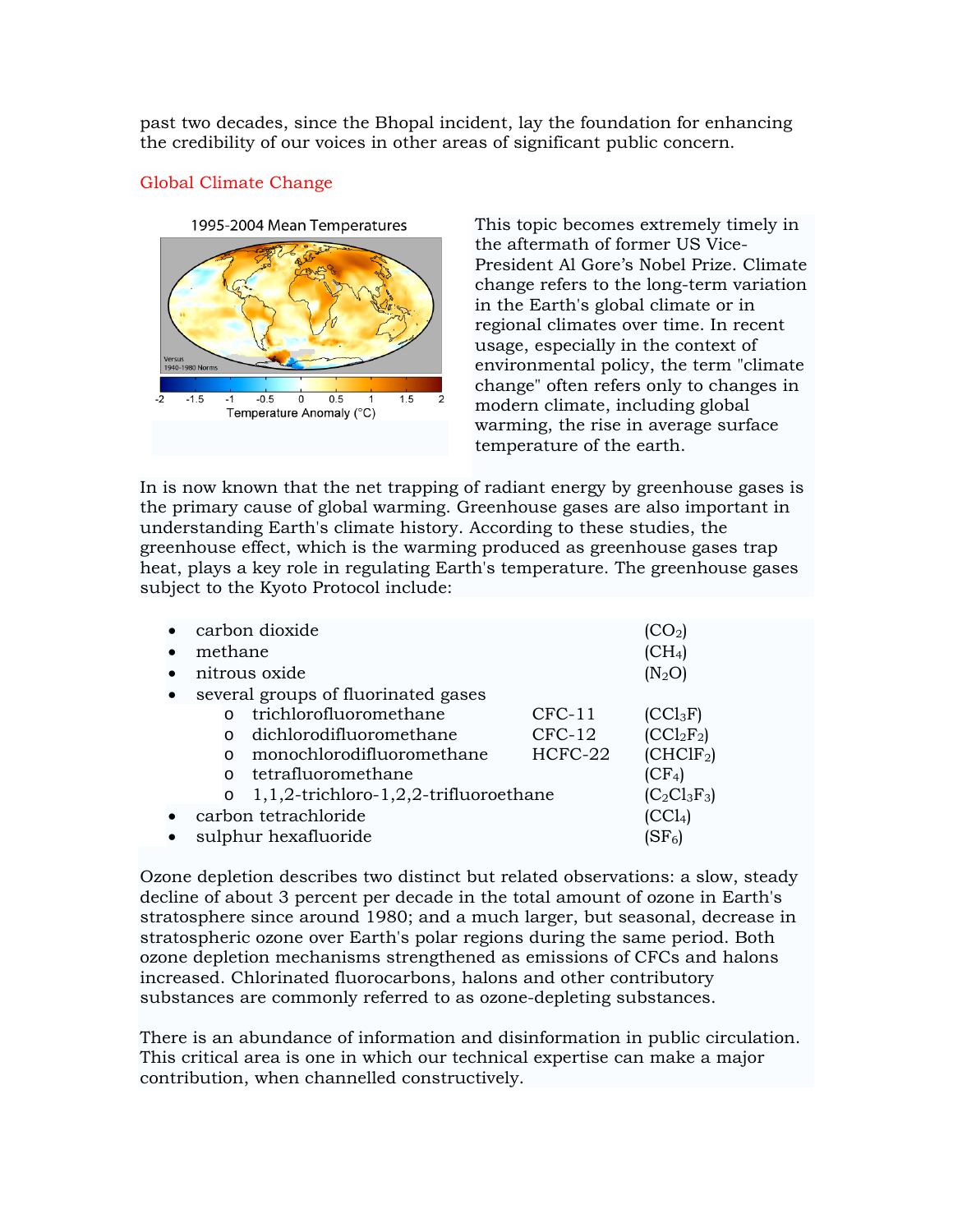### Agrochemicals Toxic and Health Effects on Producers and Consumers



Having grown up in rural southweastern Ontario, I have a first-hand perspective of the implications of this issue. My nephews are fourth generation apple growers so the roots run deep. The use of agrochemicals is unquestionably the major factor behind the increase in agricultural productivity since the start of the 20th century. We are talking about

the various chemical products used in agriculture: insecticides, herbicides, fungicides, synthetic fertilizers and chemical growth agents. The significant downside is that many agrochemicals are toxic, and virtually all agrichemicals in bulk storage pose significant environmental and/or health risks in the event of accidental spills.

A case in point is dichlorodiphenyltrichloroethane, DDT, the first and arguably the best known organic pesticide in history. It was first produced in Germany in 1874 but its insecticidal properties were not discovered until 1937. It was used early in World War II to combat mosquitoes spreading malaria and typhus among both military and civilian populations, and also as an agricultural insecticide. Chemist Paul Hermann Müller of Geigy Pharmaceutical in Switzerland was awarded the Nobel Prize in Physiology in 1948 for his discovery of the high efficiency of DDT as a contact poison against several arthropods. It became widely used in apple production for the control of the codling moth, *Cydia pomonella*.

In 1962, allegations first arose that DDT caused cancer and through the principles of biological magnification, killed higher level organisms like birds. Extrapolation of its demonstrated tendency to accumulate in cow's milk would suggest the impact could reach to humans. DDT is moderately to slightly toxic to mammals and has caused chronic effects on the nervous system, liver, kidneys, and immune systems in experimental animals. It causes adverse reproductive effects in test animals although the evidence relating of carcinogenicity provides uncertain conclusions. DDT is very fat-soluble and is therefore found in fatty foods such as meat and diary products. Analysis of human fat shows that DDT can persist for many years.

The fallout was that DDT was banned for agricultural use worldwide, including the United States in 1972 and Canada in 1985. As a chemical industry and profession, we simply cannot afford 100 year cycles from discovery to total banning!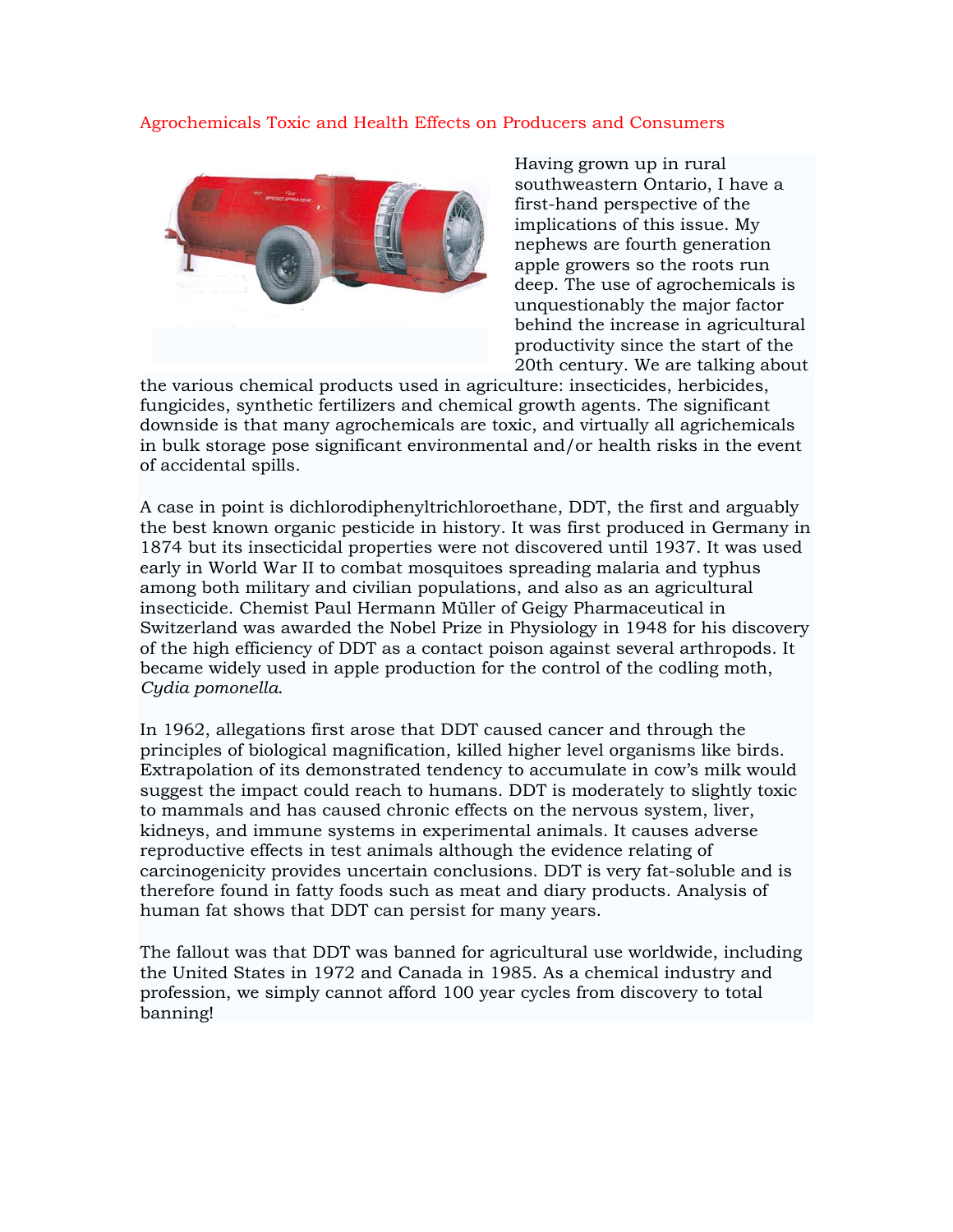## Safe Transportation of Toxic and Explosive Chemicals by Rail, Highway and Water



Living in the proximity of a chemical processing facility and having relatives and friends employed there is one thing. Quite another again is the exposure we can all have to mobile hazards as they pass through our

communities or when we encounter them as we travel.

A dangerous good is any solid, liquid, or gas that can harm people, other living organisms, property, or the environment. The most widely applied regulatory scheme applied to such materials involves their transportation, since that poses the most significant exposure to the unsuspecting general public. The U. N. Economic and Social Council issues model regulations on the transportation of dangerous goods. Most regional and national regulatory schemes for hazardous materials are harmonized to a greater or lesser degree with the UN model regulation.

Dangerous goods may be radioactive, flammable, explosive, toxic, corrosive, biohazardous, an oxidizer, an asphyxiant, a pathogen, an allergen, or may have other characteristics that make them hazardous to health, safety, property or the environment during use or transportation. These materials are divided into nine classes on the basis of the specific chemical characteristics producing the risk.

- Class 1: Explosives
- Class 2: Gases
- Class 3: Flammable liquids
- Class 4: Flammable solids
- Class 5: Oxidizing Agents & Organic Peroxides
- Class 6: Toxic and Infectious Substances
- Class 7: Radioactive Substances
- Class 8: Corrosive Substances
- Class 9: Miscellaneous Dangerous Substances

From the chemistry-based nature of these nine classifications, it becomes apparent that as chemical professionals, we stand at the forefront in our expertise and our capability for developing competence in dealing with such risks and in providing responsible and informed commentary to the general public. Even if we allow that in general, existing regulations are adequate, there is still a need for informed commentary to the public at the time incidents occur, to put the potential implications in perspective.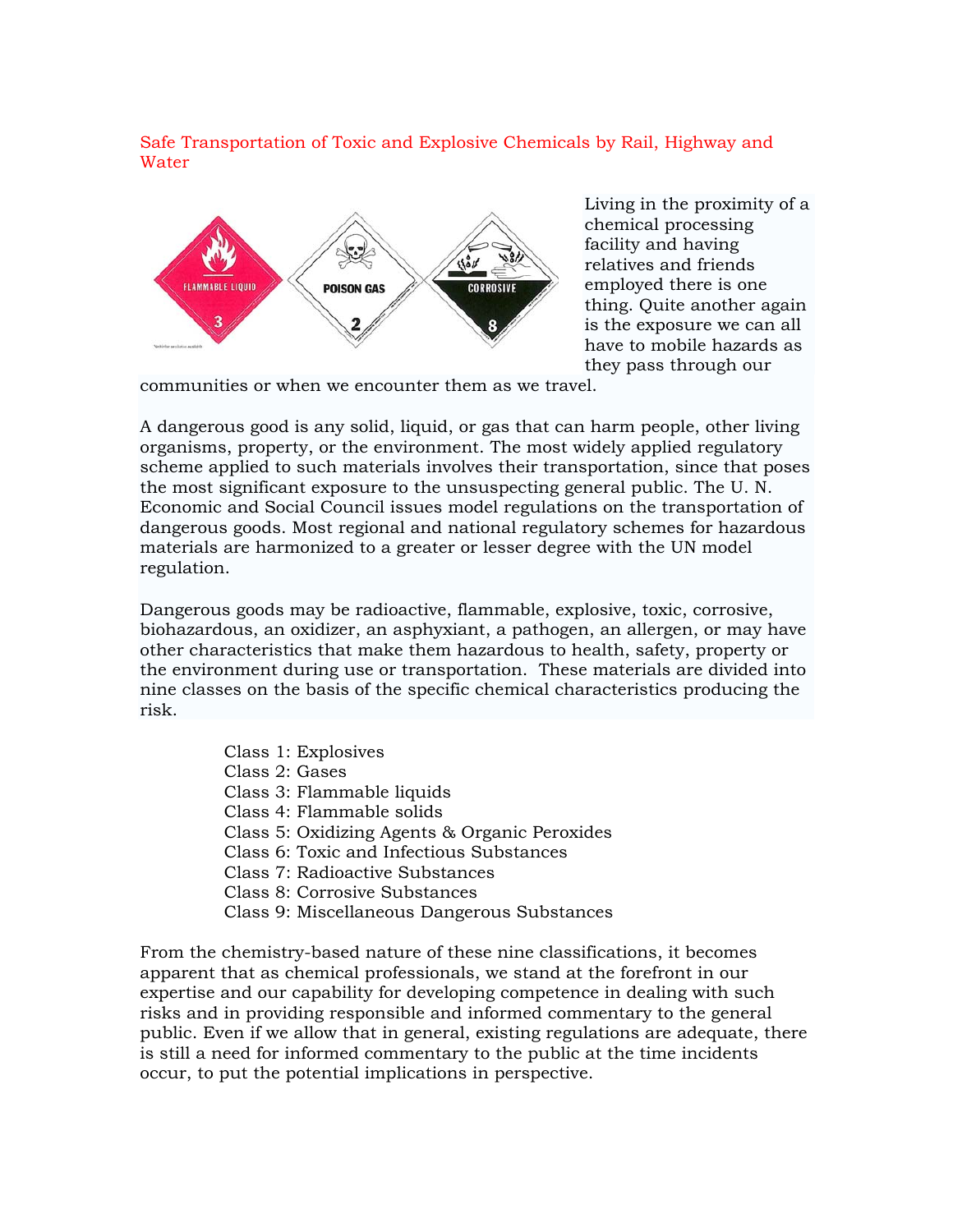## Future Potential of the Forest Biorefinery



Now it is time to consider one that is mainly good news. A biorefinery is a facility that integrates biomass conversion processes and equipment to produce fuels, power, and value-added chemicals from biomass. The biorefinery concept is analogous to today's petroleum refinery, which produce multiple fuels and products from petroleum. Even since I began preparation of this paper, the scope of potential biorefinery technology has expanded from forest resources to

agricultural byproducts and the potential for further growth is wide open.

Producing multiple products, a biorefinery takes advantage of the various components in biomass and their intermediates therefore maximizing the value derived from the biomass feedstock. A biorefinery could, for example, produce one or several low-volume, but high-value, chemical or nutraceutical products and a low-value, but high-volume liquid transportation fuel such as biodiesel or ethanol. Concurrently, it could generate electricity and process heat, through combined heat and power technology, for its own use and perhaps enough for sale of electricity to the local utility. The high-value products increase profitability, the high-volume fuel helps meet energy needs, and the power production helps to lower energy costs and reduce greenhouse gas emissions from traditional power plant facilities.

This is prime ground for intense public interest in the near future. We must become conversant in explaining and proactive in leading the way.

### Moving Forward by Creating and Sharing Knowledge

Not everyone sees things the same way and certainly the general public, at large, does not see things they way we professional insiders do. But these five focus areas do exemplify the quality of life balance with risks that the public typically associates with our field of expertise. I am certain there are many others of concern, or at least potential concern So let's find out!

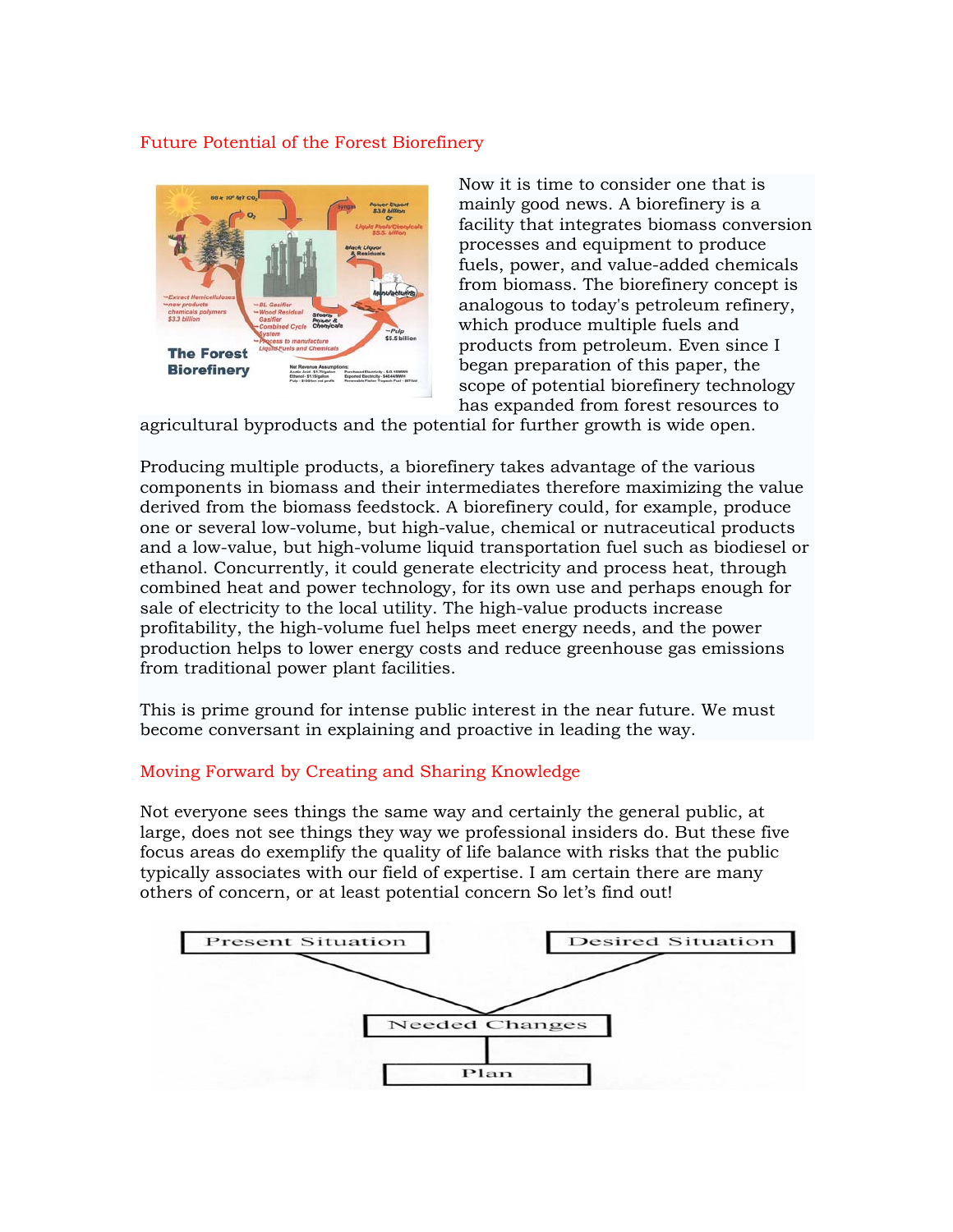Trustworthy communication begins with perceptive listening. We don't need to build an infrastructure to do that, because we already have one. The Chemical Institute of Canada has an established structure of three constituent Societies, 16 Subject Divisions and 23 Local Sections. Some of these bodies exist to specifically address one or more public priorities; all are ideally positioned to be our eyes and ears, open to public interests and concerns.



This whole process is about knowledge creation in society. It is similar to the challenge of overcoming cultural resistance to Process Safety Management except the audience and stage are much larger. Knowledge creation is essential! It's what makes people and communities smarter and more capable of dealing with the world around them.

Societal knowledge is "created" when difficult to explain tacit knowledge is converted to more shareable explicit knowledge. This is a 2-way process: both the audience and the presenter must learn from each other. There are two basic mechanisms we need to understand.

Socialization, the conversion of tacit knowledge in one person to tacit knowledge in another person or group is what happens when people share experience by sharing impressions and mental models. More subtly, it is the process through which a community or stakeholder culture perpetuates itself, much to the frustration of change agents who are unable to recognize and manage it.

Externalization, the conversion of tacit knowledge in a person or group to explicit knowledge for the listener is the key to understanding. From that comes the opportunity to create new knowledge and understanding. This may be the softest of the four and certainly the least emphasized in our technical education process.

Wisdom is the ultimate level of understanding. We get there when we see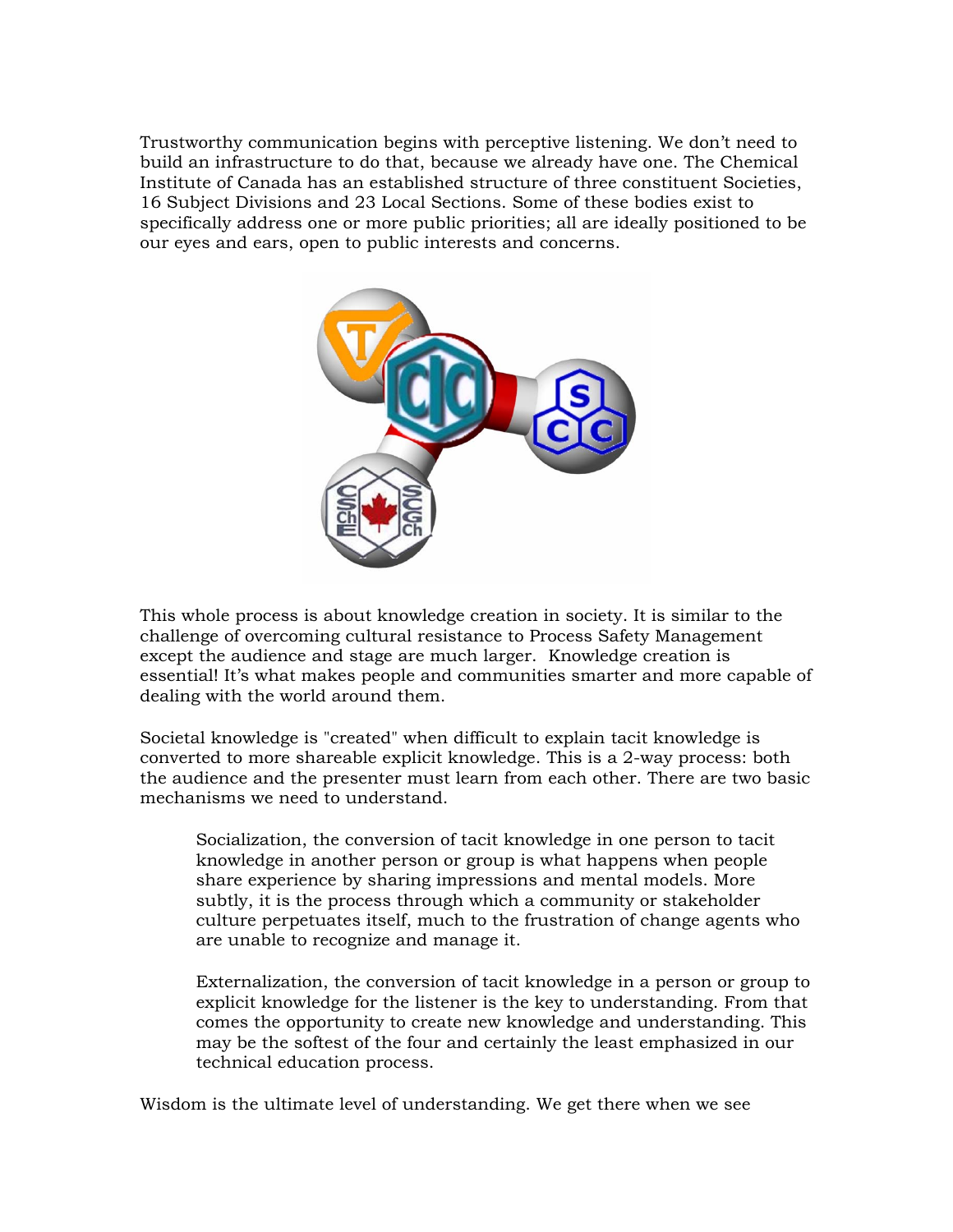enough patterns and trends that we are able to synthesize and then use them in novel ways. Wisdom is not easily passed from one person to another as it must be worked for. However, recognizing and valuing the wisdom in others will help define a framework for achieving it.

My challenge to the leaders and participants throughout this expert network is to get this "Taking a Public Stand on Issues Related to Chemistry" initiative rolling by asking, listening and letting us know what people need and want to know about. Let's see if this works! Please give us your feedback!

Thanks very much for your interest. Now let's take another step towards making a difference.

References:

- 1. Andersson, Roland, "Taking a Public Position on Issues", Executive Director's Column, ACCN, May 2003.
- 2. Boughner, R. Thomas, "Understanding and Improving Cultural Receptiveness to PSLM in the Risk Optimization of Process Facilities", Process Safety and Loss Management Symposium, 55th Canadian Chemical Engineering Conference, Toronto, Ontario, October 2005.
- 3. Boughner, R. Thomas, "Here We Come…to save the Day?", Canadian Chemical News, July-August, 2007.
- 4. Cardy, Cathy, "CIC Vision Towards 2015", Canadian Chemical News, February 2007.
- 5. Editorial Team, "Process Safety Management" 3rd Edition, Canadian Society for Chemical Engineering, Process Safety Management Division, Ottawa, Ontario, 2002

R. Thomas Boughner, P. Eng., MCIC, Director of Industrial Liaison, Canadian Society for Chemical Engineering, July 29, 2007